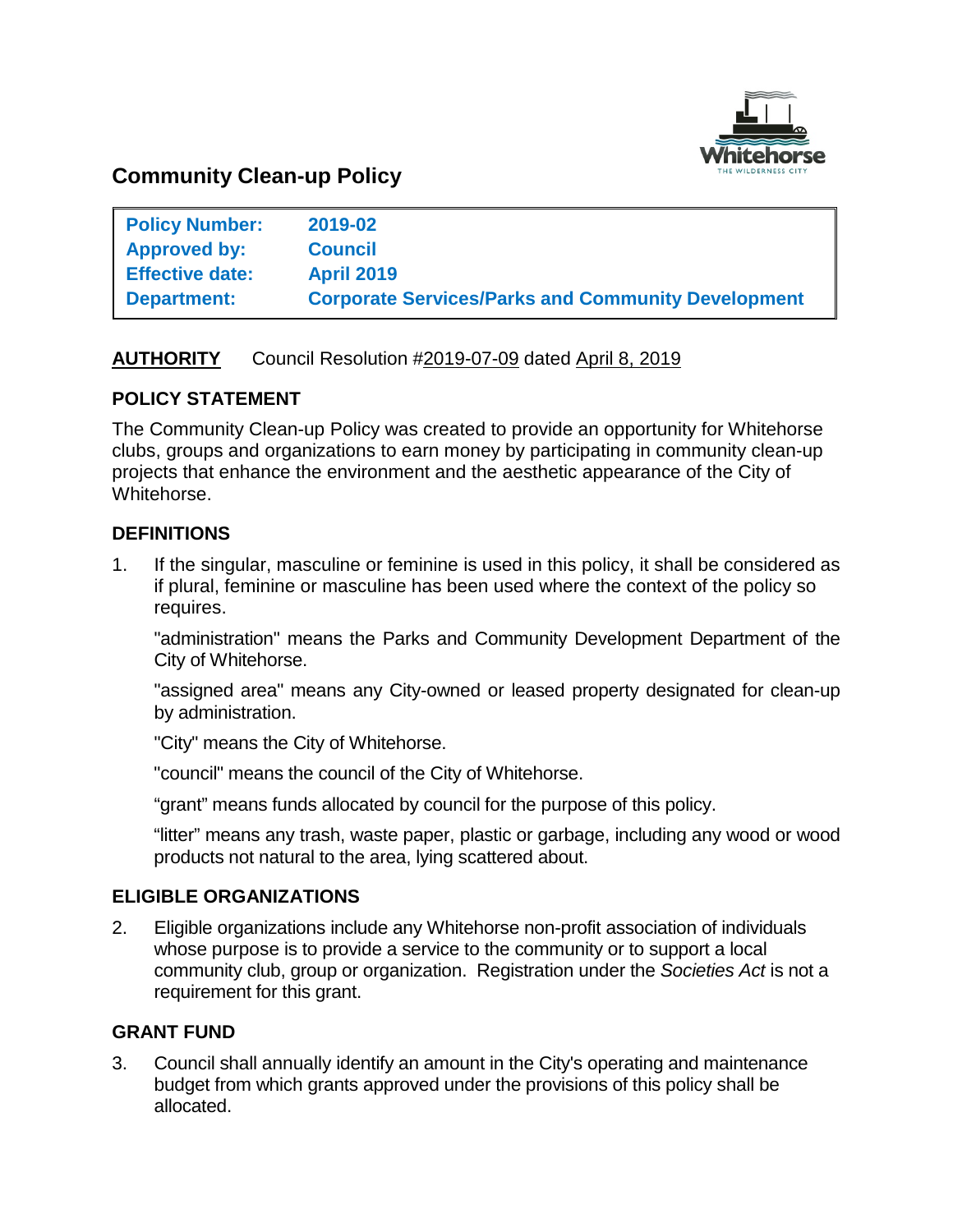- 4. Administration shall allocate grant funds based on the following steps:
	- (1) Eligible clubs, groups and organizations shall apply to participate in this program.
	- (2) Members of clubs, groups, or organizations approved to participate in this program will pick up litter, garbage and other debris and provide a general clean-up of an area assigned by administration.
	- (3) Clubs, groups and organizations approved to participate in this program will receive \$300 for the performance of the assigned duties.

### **APPLICATION PROCEDURES**

- 5. The City shall advertise its Community Clean-up Program each year through the City's website. Program information, deadline information and application forms for this grant program will also be available on the City's website at [www.whitehorse.ca](http://www.whitehorse.ca/)
- 6. It shall be the responsibility of clubs, groups and organizations to apply for this grant program prior to the specified deadline using the appropriate application form.
- 7. In order for an application to be considered:
	- (1) The applicant must be a Whitehorse club, group or organization whose purpose is to provide a service to the community or to support a local club, group or organization; and
	- (2) The application must be received prior to the deadline and include all required information; and
	- (3) If an applicant specifies a preference for cleaning up a specific area, that area must be a section of the City designated for clean-up and must be available to be assigned.

### **APPROVAL PROCEDURES**

- 8. Administration shall review applications for Community Clean-up Grants and assign clean-up areas on a first-come, first-served basis for successful applicants.
- 9. Every effort shall be made to advise successful applicants of their assigned areas by April 30.
- 10. Each approved applicant shall designate an adult supervisor. The designated adult supervisor will be responsible for ensuring:
	- (1) that all participants wear their high visibility apparel;
	- (2) that road signage is properly placed where applicable;
	- (3) that all participants work in a safe manner;
	- (4) that administration is notified when garbage and other debris is ready for pickup; and
	- (5) that the required paperwork to authorize payment is properly completed and submitted when the clean-up of the assigned area is complete.